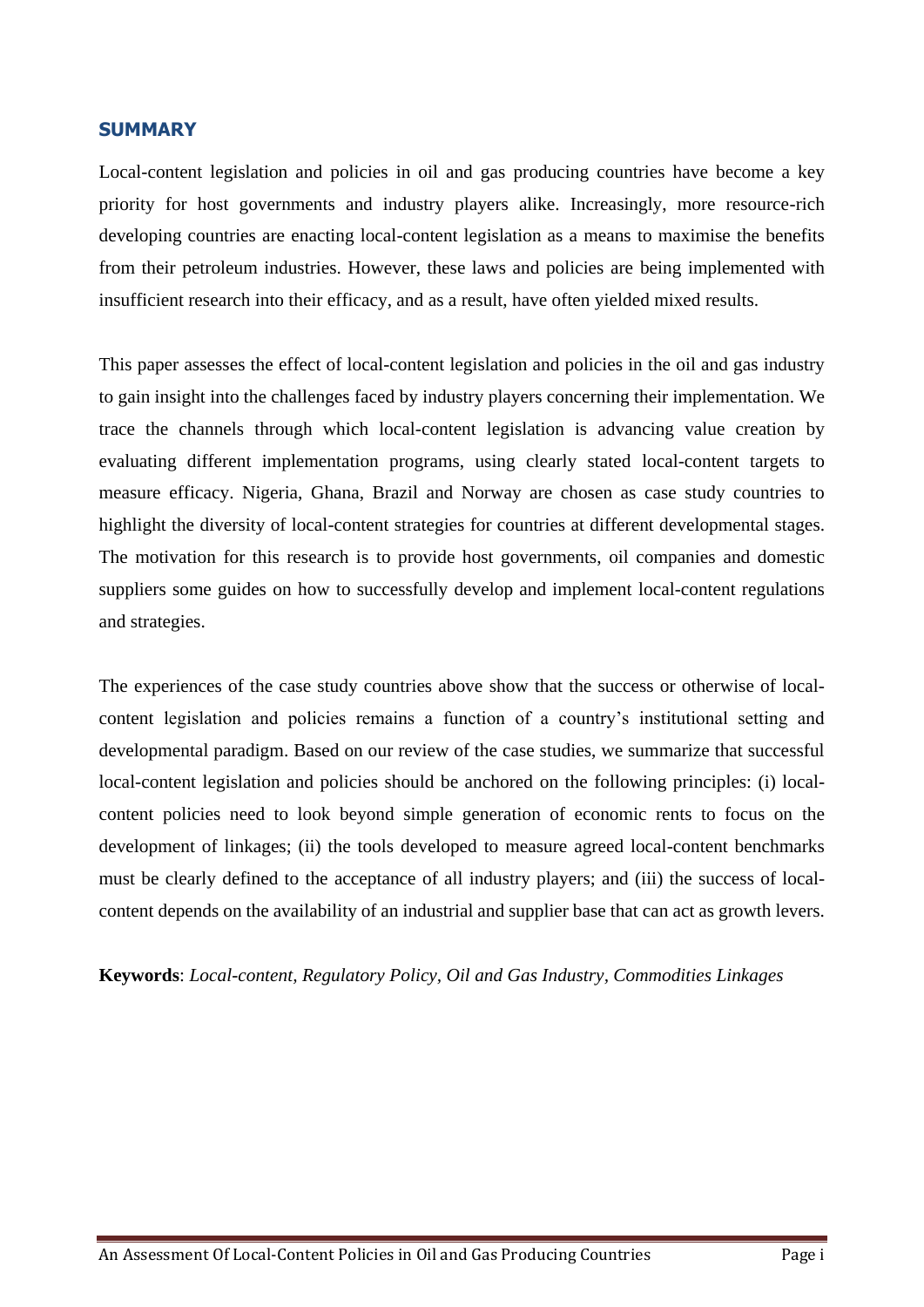## **TABLE OF CONTENTS**

| 1              |                |                                                                          |  |
|----------------|----------------|--------------------------------------------------------------------------|--|
|                |                |                                                                          |  |
|                | 1.1            |                                                                          |  |
| $\overline{2}$ |                |                                                                          |  |
|                | 2.1            |                                                                          |  |
|                | 2.1.1          |                                                                          |  |
|                | 2.1.2          |                                                                          |  |
|                | 2.1.3          |                                                                          |  |
|                |                |                                                                          |  |
|                | 2.2            | INDUSTRIAL POLICY, LINKAGES AND THE OIL AND GAS VALUE CHAIN 18           |  |
|                | 2.3            | <b>BALANCING STAKEHOLDER INTERESTS IN LOCAL-CONTENT DELIVERY  24</b>     |  |
|                | 2.3.1          |                                                                          |  |
| 3              |                | <b>METHODOLOGICAL FRAMEWORK FOR ASSESSING AND BENCHMARKING LOCAL-</b>    |  |
|                |                |                                                                          |  |
|                |                |                                                                          |  |
|                | 3.1            |                                                                          |  |
| 4              |                |                                                                          |  |
|                |                |                                                                          |  |
|                | 4.1            |                                                                          |  |
|                | 4.1.1<br>4.1.2 |                                                                          |  |
|                | 4.1.3          |                                                                          |  |
|                | 4.1.4          |                                                                          |  |
|                | 4.2            |                                                                          |  |
|                | 4.2.1          |                                                                          |  |
|                | 4.2.2          |                                                                          |  |
|                | 4.2.3          |                                                                          |  |
|                | 4.2.4          | Oil and Gas Sector Linkages, Value Drivers and Industrial Development 61 |  |
|                | 4.2.5          | Implementation Challenges of Ghana's Local-content Provisions 64         |  |
|                | 4.3            |                                                                          |  |
|                | 4.3.1          |                                                                          |  |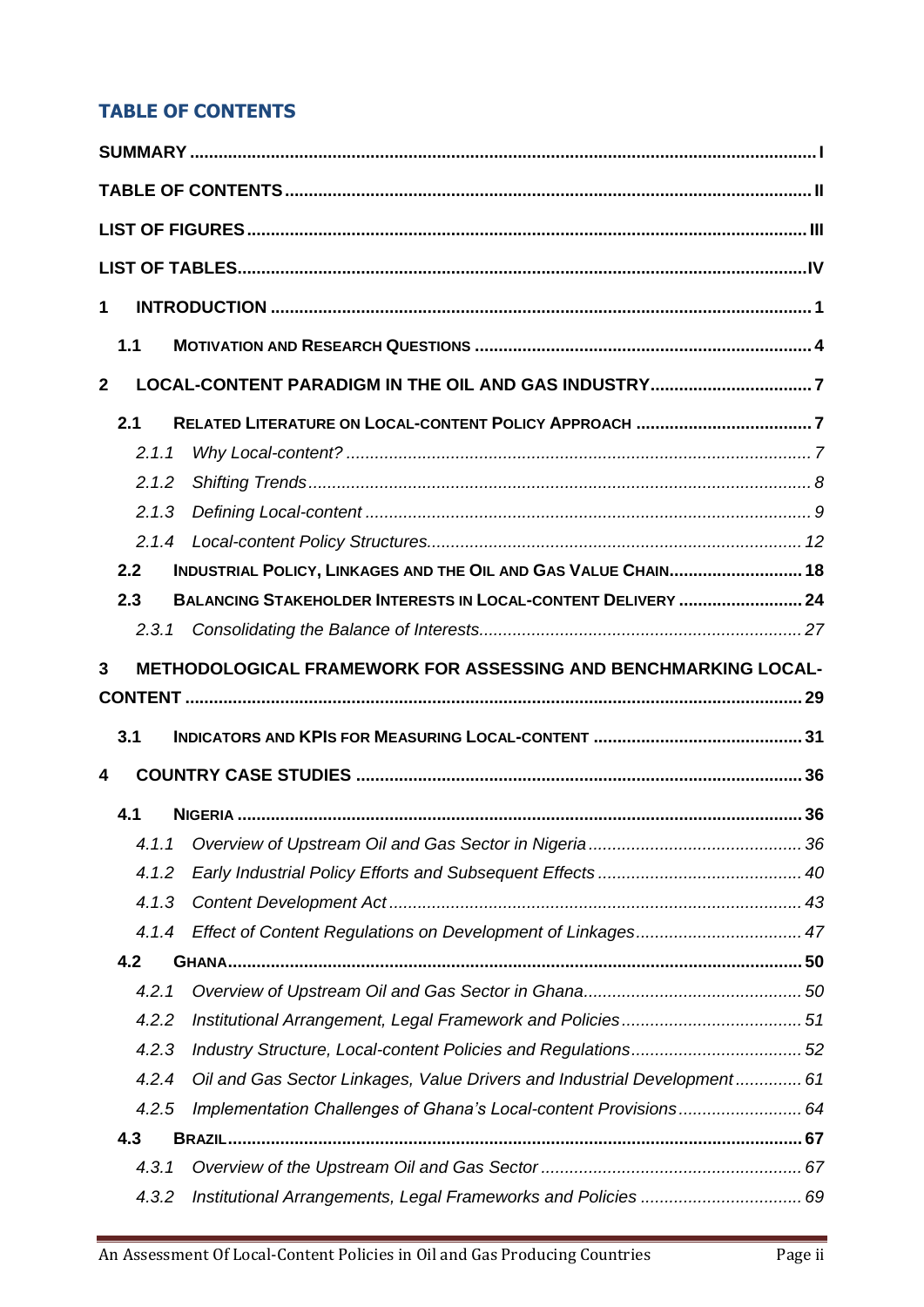|   |     | 4.3.3 Industry Structure and Local-content Regulations, Linkages and Value-Drivers 71 |  |  |
|---|-----|---------------------------------------------------------------------------------------|--|--|
|   |     | 4.3.4 Implementation Challenges of Brazil's Local-content Provisions 75               |  |  |
|   | 4.4 |                                                                                       |  |  |
|   |     |                                                                                       |  |  |
|   |     |                                                                                       |  |  |
|   |     | 4.4.3 Industry Structure, Local-content and Local-content Regulations 82              |  |  |
|   |     | 4.4.4 Oil and Gas Sector Linkages, Value Drivers and Industrial Development 85        |  |  |
| 5 |     |                                                                                       |  |  |
|   |     |                                                                                       |  |  |
|   |     |                                                                                       |  |  |
|   |     |                                                                                       |  |  |
|   |     |                                                                                       |  |  |

## <span id="page-2-0"></span>**LIST OF FIGURES**

| Figure 3.5 Brazil - Legislation for Exploration and Production of Oil and Natural Gas  15 |  |
|-------------------------------------------------------------------------------------------|--|
|                                                                                           |  |
|                                                                                           |  |
|                                                                                           |  |
|                                                                                           |  |
|                                                                                           |  |
|                                                                                           |  |
|                                                                                           |  |
|                                                                                           |  |
|                                                                                           |  |
|                                                                                           |  |
|                                                                                           |  |
|                                                                                           |  |
| Figure 5.7 Norwegian State Organisation in relation to the Oil & Gas Sector  81           |  |
|                                                                                           |  |
| Figure 5.9 Interaction of oil and gas sector with other sectors in Norway  84             |  |
|                                                                                           |  |
|                                                                                           |  |